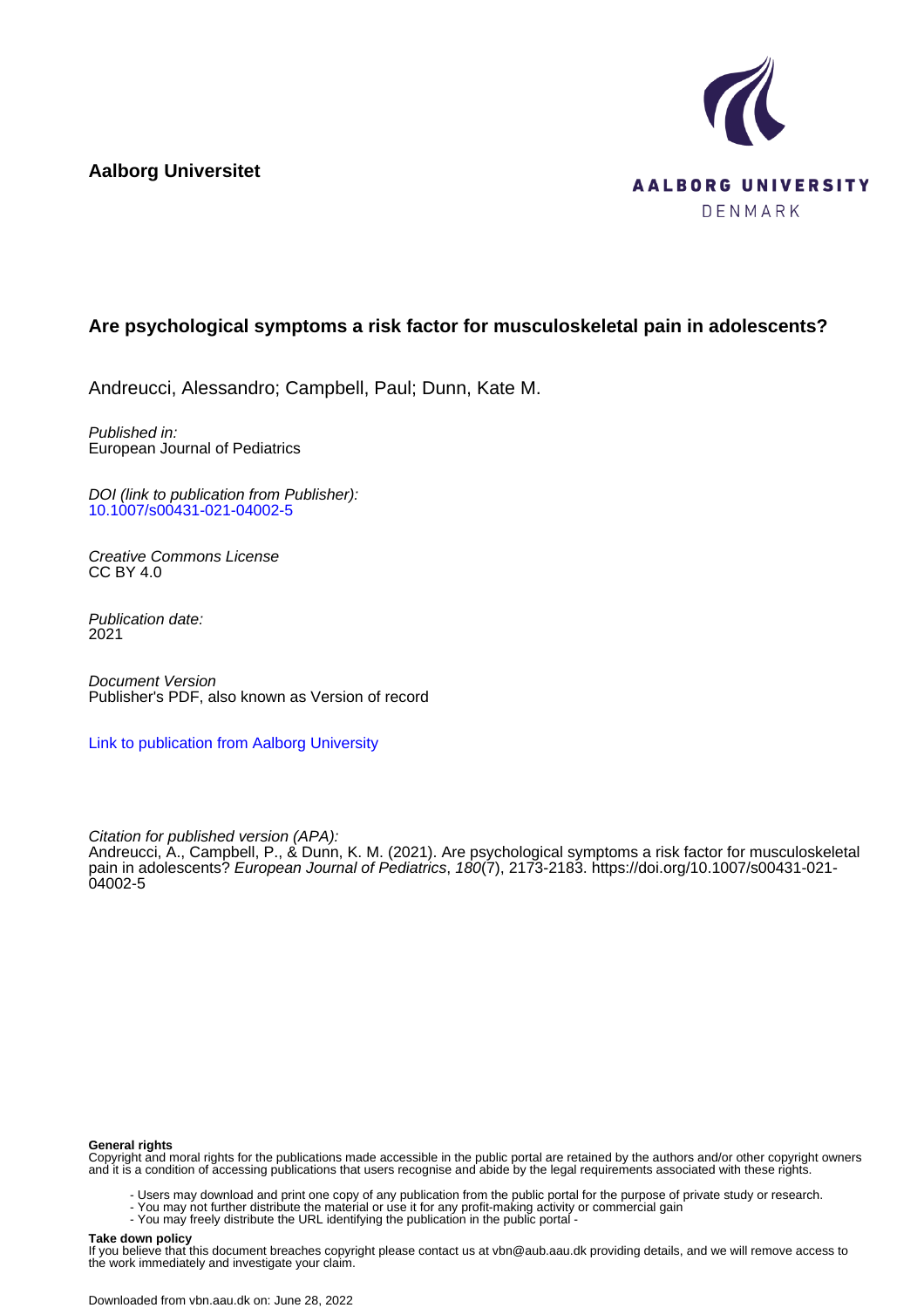ORIGINAL ARTICLE



# Are psychological symptoms a risk factor for musculoskeletal pain in adolescents?

Alessandro Andreucci<sup>1,2</sup>  $\bullet$  · Paul Campbell<sup>1,3</sup> · Kate M. Dunn<sup>1</sup>

Received: 13 October 2020 / Revised: 31 January 2021 /Accepted: 18 February 2021 / Published online: 2 March 2021 C The Author(s) 2021

### Abstract

Adolescent musculoskeletal pain is common and is associated with musculoskeletal pain in adulthood. Psychological symptoms, also common in adolescence, have been shown to be associated with musculoskeletal pain, but the current evidence is mixed and may be dependent on effect modifiers. This study investigated whether adolescents with psychological symptoms (internalizing and externalizing constructs) at age 13 years were at higher odds for musculoskeletal pain at age 17 years and whether the associations were modified by pubertal status and sex. A prospective cohort design examined data on 3865 adolescents from the Avon Longitudinal Study of Parents and Children (ALSPAC). Associations between baseline (aged 13 years) internalizing and externalizing symptoms and musculoskeletal pain at follow-up (aged 17 years) were investigated using logistic regression producing odds ratios (OR) and 95% confidence intervals (95% CI). In total 43.1% of adolescents reported musculoskeletal pain at follow-up. Externalizing symptoms at baseline increased the odds of musculoskeletal pain (OR 1.68, 95% CI 1.28, 2.20), and internalizing symptoms demonstrated a non-significant increase (OR 1.26, 95% CI 0.98, 1.62). Effect modification analysis showed an increased effect dependent on pubertal status.

Conclusion: Adolescents with externalizing symptoms, and to some extent internalizing symptoms, are at increased odds of later musculoskeletal pain. Future research is now required to understand the reasons for these associations.

### What is Known:

### What is New:

• These results are of interest for the development of timely preventative interventions designed to reduce the risk of musculoskeletal pain.

Keywords Internalizing . Externalizing . ALSPAC . Prospective study . Musculoskeletal pain . Adolescent

Communicated by Daniele De Luca

 $\boxtimes$  Alessandro Andreucci [aa@dcm.aau.dk](mailto:aa@dcm.aau.dk)

> Paul Campbell p.campbell.research@gmail.com

Kate M. Dunn k.m.dunn@keele.ac.uk

- <sup>1</sup> Primary Care Centre Versus Arthritis, School of Primary, Community and Social Care, Keele University, Staffordshire ST5 5BG, UK
- <sup>2</sup> Center for General Practice at Aalborg University, Department of Clinical Medicine, Aalborg University, 9220 Aalborg, Denmark
- <sup>3</sup> Midlands Partnership NHS Foundation Trust, Department of Research and Innovation, St Georges Hospital, Corporation Street, Stafford, Staffordshire ST16 3SR, UK

<sup>•</sup> Current evidence regarding the association between internalizing symptoms and externalizing symptoms and future musculoskeletal pain in adolescents is mixed.

<sup>•</sup> This study found that adolescents with externalizing symptoms, and to some extent internalizing symptoms, are at increased odds for musculoskeletal pain, with an increased influence dependent on pubertal status.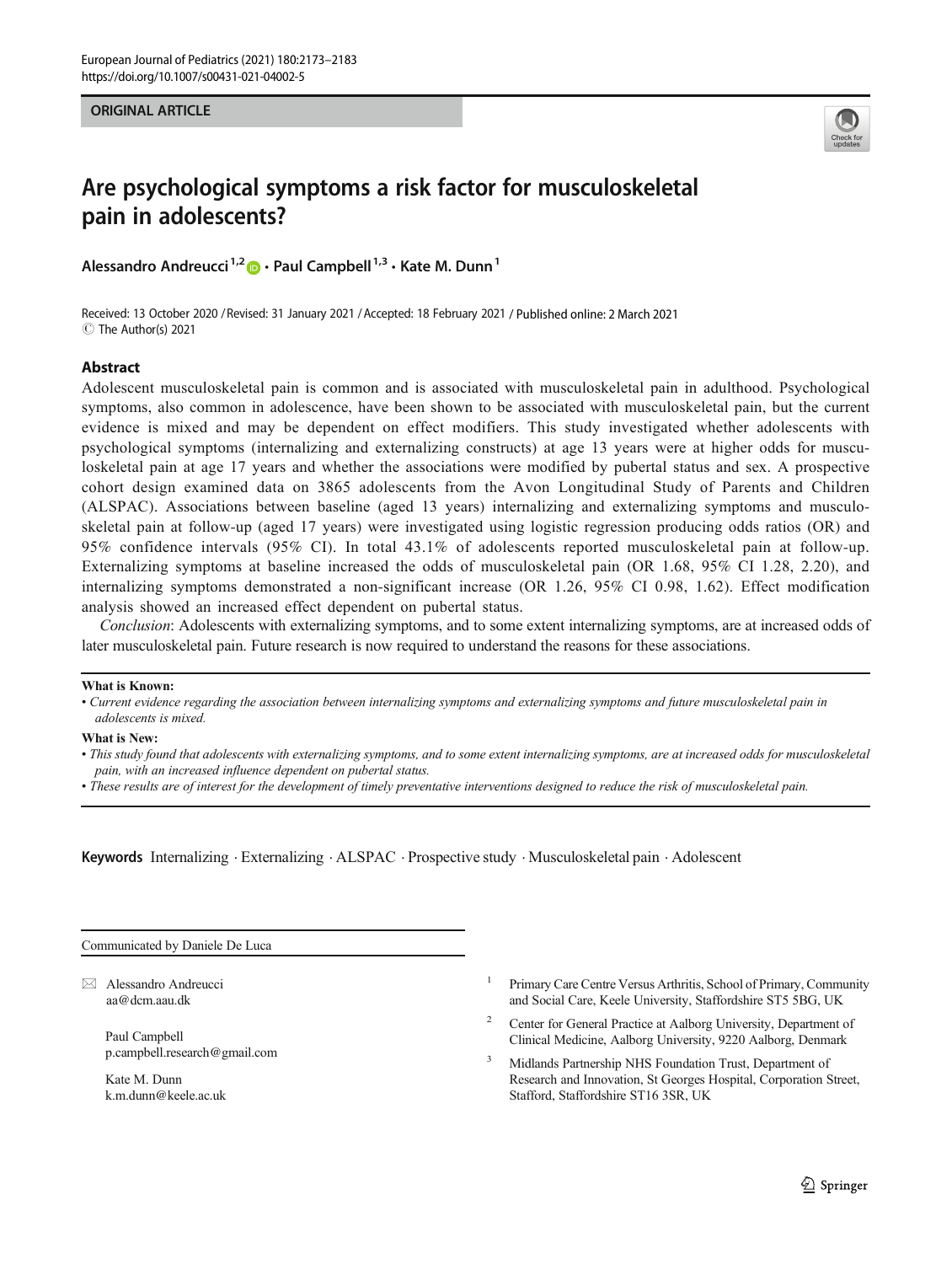### Introduction

Musculoskeletal pain is common in adolescence, with estimates up to 40% globally [\[1](#page-9-0)]. Adolescent musculoskeletal pain is associated with a high burden in terms of years lived with disability [[2\]](#page-9-0) and later musculoskeletal pain in adulthood. Evidence suggests adolescence is a potential sensitive life period for the development of future musculoskeletal pain, and greater understanding is required of potential risk factors at this age [[3](#page-9-0)]. One group of risk factors investigated are psychological symptoms, which are also common in adolescence [[4,](#page-9-0) [5](#page-9-0)]. Psychological symptoms might exert their effect on musculoskeletal pain through several mechanisms, including a dysfunction of the HPA axis  $[6-9]$  $[6-9]$  $[6-9]$  $[6-9]$  $[6-9]$ , an effect on brain regions (amygdala, anterior insula) involved the emotional-affective processing of pain which might result in a decreased pain threshold [[10,](#page-9-0) [11\]](#page-9-0) and increased levels of pro-inflammatory cytokines (IL-6, IL-1 $\beta$  and TNF- $\alpha$ ) involved in pain processing  $[11-13]$  $[11-13]$  $[11-13]$  $[11-13]$  $[11-13]$ . Previous studies demonstrated associations between psychological symptoms and musculoskeletal pain, but findings are inconsistent [\[14](#page-9-0)–[20\]](#page-9-0). There are several potential explanations for this inconsistency. One is psychological symptom type, with differences reported dependent on whether symptoms are internalizing (e.g. depression and anxiety) or externalizing (e.g. attentiondeficit-hyperactivity disorders and behavioural problems) [\[14](#page-9-0)–[16](#page-9-0), [18](#page-9-0), [19\]](#page-9-0). Another explanation is potential effect modification dependent on sex; one of three studies [\[17,](#page-9-0) [19](#page-9-0), [20\]](#page-9-0) investigating sex reported a significant association for internalizing symptoms in girls but not boys, and for externalizing symptoms in boys but not girls [[20\]](#page-9-0). In addition, internalizing symptoms are more common in girls, whereas externalizing symptoms are more common in boys [\[4](#page-9-0), [21](#page-9-0)]. A further potential effect modifier is pubertal status; research shows that individuals with advanced pubertal development may be at higher risk for musculoskeletal pain onset [[22](#page-10-0)], and experiencing puberty at a different pace (early or late development) compared to the peer average may increase the risk of developing psychological symptoms [[23](#page-10-0)]. The aim of this study was therefore to prospectively test whether internalizing and externalizing symptoms in adolescents were predictive of musculoskeletal pain and to investigate whether sex and pubertal status modify these associations.

# Materials and methods

### **Design**

The study was a secondary data analysis of a longitudinal prospective cohort study.

### **Participants**

The study population was recruited to the Avon Longitudinal Study of Parents and Children (ALSPAC), a birth cohort study. All pregnant women resident in Avon (South West England) who were expected to give birth between 1 Apr. 1991 and 31 Dec. 1992 were eligible to enrol in the study [\[24](#page-10-0)]. Information on parents and children was collected during pregnancy and throughout childhood using postal questionnaires and clinical visits [[24\]](#page-10-0). The initial number of pregnant women enrolled, and for which the mother returned at least 1 questionnaire or attended a "Children in Focus" clinic, was 14,541 (see Fig. [1](#page-3-0)). In the current analysis, adolescents were 13 years old at baseline and 17 years old at follow-up. This selection was made based on the availability of variables. Further information about the study and data collection is described in the study protocol [[24\]](#page-10-0). The ALSPAC study website contains details of all the data ([http://www.bristol.](http://www.bristol.ac.uk/alspac/external/documents/grant-acknowledgements.pdf) [ac.uk/alspac/researchers/our-data/](http://www.bristol.ac.uk/alspac/external/documents/grant-acknowledgements.pdf)).

### Measures

### Exposures

Internalizing and externalizing symptoms were assessed through parent report at baseline using the Strengths and Difficulties Questionnaire (SDQ). The SDQ is a 25-item questionnaire with five subscales: emotional problems, peer problems, behavioural problems, hyperactivity and prosocial behaviour [\[25\]](#page-10-0). Each subscale includes 5 questions rated on a 3-point scale ("Not true"  $= 0$ , "Somewhat true" = 1, "Certainly true" = 2) producing a score range from 0 to 10. The emotional problems and peer problems subscales were combined to create the internalizing construct (range 0 to 20), and the behavioural problems and hyperactivity subscales were combined to create the externalizing construct (range 0 to 20). This approach of combining the subscales into broader "internalizing" and "externalizing" constructs has been shown to be suitable and valid for use in epidemiological studies within adolescent cohorts at low risk of psychological symptoms [[26,](#page-10-0) [27](#page-10-0)]. A 10% clinical cut-off was used for defining adolescents with "abnormal" levels of internalizing and externalizing symptoms, in order to identify cases of clinical relevance and reduce the rate of false-positive cases in a low-risk sample, following previous methodology [[25](#page-10-0), [28\]](#page-10-0). The SDQ has shown satisfactory reliability (Cronbach  $\alpha$ , 0.82; retest stability after 4 to 6 months, 0.72 for the total difficulties scale) [\[29](#page-10-0)] and similar performance compared to the Child Behavioural Checklist for the identification of internalizing and externalizing symptoms [[30\]](#page-10-0).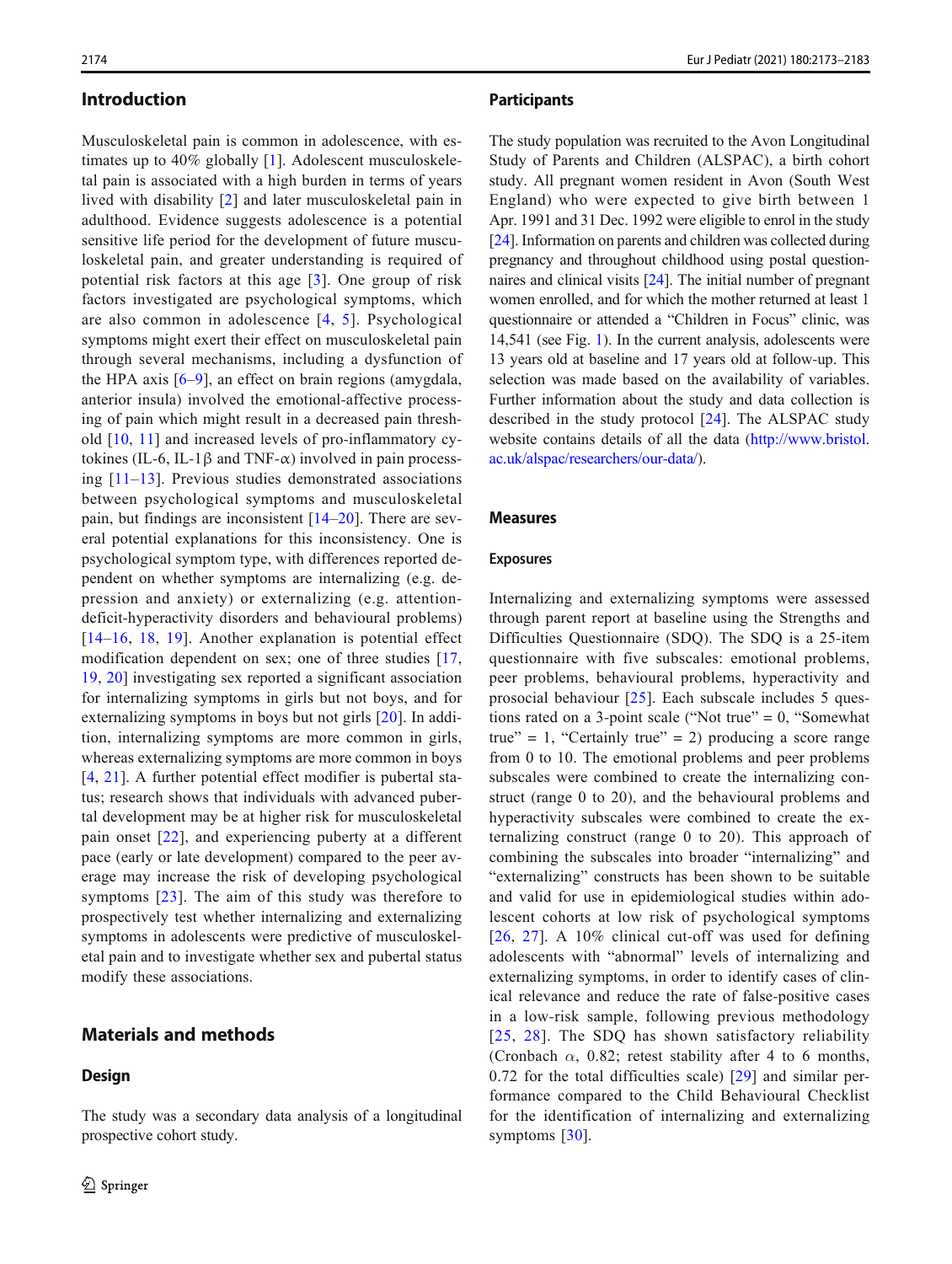<span id="page-3-0"></span>Fig. 1 Flowchart describing the number of adolescents included in this current study



### **Outcome**

Pain presence at follow-up was assessed through the question "have you had any aches or pains that have lasted for a day or longer in the past month?" This question was supported by a manikin (pictorial description of body areas that includes two diagrams, one for the front and one for the back) as well as the sentence "Please shade in the diagrams to show where exactly you felt the pain(s)". Pain manikins have previously been shown to be valid and reliable within population cohorts [\[31](#page-10-0)–[33\]](#page-10-0). The pain question and manikin response were used to create an outcome variable that represented the presence of musculoskeletal pain at follow-up (pain that related only to the head or abdomen was excluded), following methodology of a previous study carried out with the ALSPAC cohort [\[34](#page-10-0)]. Participants were classified as "having musculoskeletal pain" or "not having musculoskeletal pain".

### Potential effect modifiers

Sex and pubertal stage were included as potential effect modifiers. Pubertal stages were measured at baseline using 5-point rating scales and categorized in Tanner stages (from 1 to 5) according to the parental responses. The questionnaire included two scales, and parents indicated the stage (1 to 5) of development their child had reached in each scale. The highest of two ratings (breast development or pubic hair for girls; genital development or pubic hair for boys) was used to indicate the pubertal stage. Adolescents were grouped in the early/ beginning puberty group (Tanner stage  $= 1$  or 2), mid/ advanced puberty group (Tanner stage  $= 3$  or 4) and postpubertal group (Tanner stage = 5).

### Potential confounders

Potential confounders identified from previous literature were physical activity, smoking, marijuana use and drug use [\[18,](#page-9-0) [35,](#page-10-0) [36\]](#page-10-0). Parent-reported information on physical activity was gathered at baseline through a questionnaire that included five options of vigorous physical activity (e.g. running, football, swimming, athletics) frequency "none/less than once a week/1–3 times a week/4–6 times a week/daily". Adolescents who performed physical activity "4–6 times a week" or "daily" were considered as having "high levels of physical activity", and those who performed physical activity "none", "less than once a week" or "1–3 times a week" as having "low levels of physical activity". Smoking (yes/no), marijuana use (yes/no) and drug use (yes/no) were selfreported by adolescents at age 14.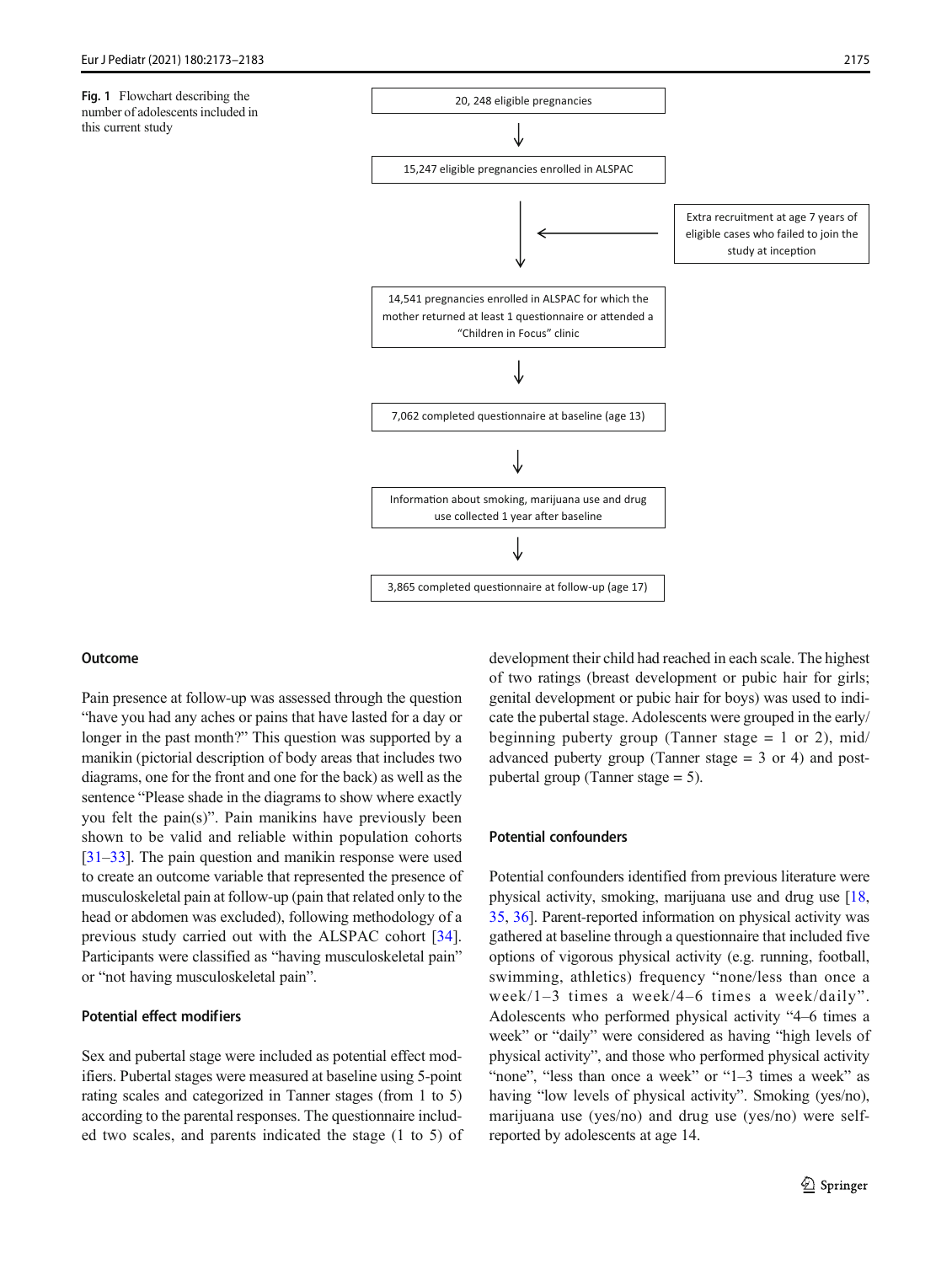### Data analysis

Baseline descriptive analysis was performed and values were shown as means and standard deviations (SD) or counts (%) where appropriate. The association between internalizing and externalizing symptoms (defined as internalizing and externalizing scores ≥ 90th percentile) at baseline and musculoskeletal pain at follow-up was assessed by logistic regression producing odds ratios (OR) with 95% confidence intervals (CI). Associations were adjusted for potential confounders. Potential effect modifiers were examined by statistical interaction test and analysis stratified by sex and pubertal stage. Comparisons were made between stratified groups to observe actual differences in the magnitude or direction of the association between psychological symptoms and musculoskeletal pain across strata of the effect modifier. Potential bias due to missing data was assessed by inspecting the percentage of missingness for each variable, and missing data were replaced through a chained equation multiple imputation method in order to maximize statistical power and increase precision (i.e. to limit the possibility of a biased estimate) [[37](#page-10-0), [38](#page-10-0)]. All raw variables used in the analysis (i.e. internalizing, externalizing, sex, puberty, physical activity, smoking, marijuana, drug use) were included in the imputation model [\[37](#page-10-0), [38](#page-10-0)]. The outcome was included in the imputation model, but not imputed. A number of datasets ( $n = 35$ ) higher than the highest percentage of missing data among the variables (33% for the variable "puberty") were created [[37,](#page-10-0) [38\]](#page-10-0). All data was checked for distribution and multicollinearity prior to data analysis. All statistical analyses were carried out using STATA 14.

# **Results**

# Recruitment

A total of 7062 adolescents were present at baseline, of which 3522 (49.9%) were boys and 3540 (50.1%) girls. At followup, 3865 adolescents responded, representing 54.7% response.

### Participant characteristics

Table [1](#page-5-0) outlines the baseline characteristics of the cohort. The mean and median internalizing scores were  $2.6 \ (\pm 2.8)$  and 2 (interquartile range, IQR, 0–17), respectively. Boys and girls had similar mean (boys  $2.6 \pm 2.8$ , girls  $2.7 \pm 2.7$ ) and median (boys  $(2, IQR, 0-17)$ , girls  $(2, IQR, 0-15)$ ) internalizing scores and similar proportions above the 90th percentile cutoff (boys 9.7% vs. girls 9.8%). The mean and median externalizing scores were 4.2 ( $\pm$  3.2) and 4 (IQR, 0–18), respectively. Boys had higher mean  $(4.6 \pm 3.3)$  and median  $(4, IQR, IQR)$  0–18) externalizing scores compared to girls (mean  $3.7 \pm 2.9$ , median 3, IQR, 0–17) and were more likely to be defined as having externalizing symptoms (boys 12.7% vs. girls 7.2%). Girls were in a more advanced pubertal status compared to boys (25.9% vs. 11.0% in the post-pubertal stage, respectively). Approximately 26% of adolescents reported having ever tried smoking (18.9% of boys and 31.3% of girls), whilst 8.6% reported having ever tried marijuana (similar between boys and girls). Approximately 15% of adolescents tried any type of drugs ever, with more girls (17.7%) than boys (12.5%). Finally, approximately 45% of adolescents performed physical activity more than 3 times a week, with more boys (53.9%) than girls (37.6%). At follow-up, 1666 adolescents (43.1%) reported the presence of musculoskeletal pain, whilst 2199 (56.9%) did not report musculoskeletal pain.

### Characteristics of adolescents lost to follow-up

A total of 3197 adolescents (45.3%) were lost to follow-up. Those lost were significantly more likely to be boys (54.9% vs. 41.9%) and smokers (27.2% vs. 22.3%) and had higher internalizing (10.4% vs. 8.9%) and externalizing symptoms (12.0% vs. 7.3%) compared to those completing follow-up.

# Association between internalizing symptoms at baseline and musculoskeletal pain at follow-up

Adolescents with internalizing symptoms at baseline were at increased odds of musculoskeletal pain at follow-up, although this association was not significant (adjusted OR 1.26; 95% CI 0.98, 1.62); see Table [2.](#page-6-0) Stratification by sex showed similar estimates of risk between boys and girls (boys (adj. OR 1.18; 95% CI 0.81, 1.71), girls (adj. OR 1.34; 95% CI 0.96, 1.88)); the interaction test was not significant (Table [2](#page-6-0)). Analysis stratified by pubertal stages showed that the association between internalizing symptoms and musculoskeletal pain was stronger in early pubertal stages than later stages, although this was statistically non-significant (early pubertal stage (adj. OR  $= 2.27$ ; 95% CI 0.99, 5.20), mid/advanced pubertal stage (adj. OR = 1.17; 95% CI 0.87, 1.57), post-pubertal stage (adj. OR = 1.21; 95% CI 0.70, 2.10)). The interaction test for puberty was not significant (Table [2](#page-6-0)).

# Association between externalizing symptoms at baseline and musculoskeletal pain at follow-up

Adolescents with externalizing symptoms at baseline were at significantly higher odds of musculoskeletal pain at follow-up (adj. OR = 1.68; 95% CI 1.28, 2.20); see Table [3.](#page-7-0) Analysis stratified by sex showed similar estimates of risk in boys and girls (boys (adj. OR 1.88; 95% CI 1.29, 2.75), girls (adj. OR 1.61; 95% CI 1.09, 2.40)), and the interaction test was not significant (Table [3\)](#page-7-0). Further stratified analysis showed that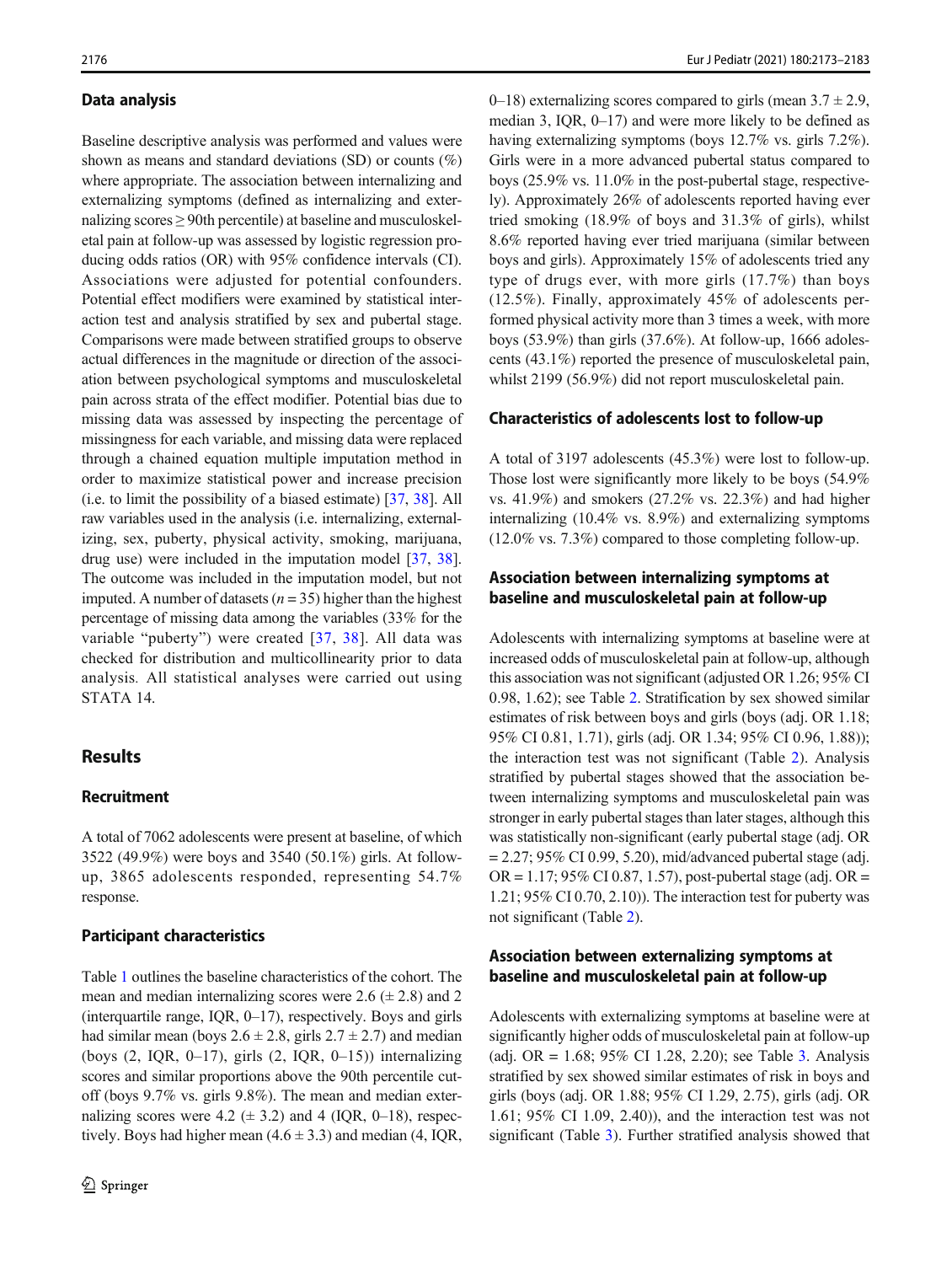<span id="page-5-0"></span>Table 1 Baseline sample<br>characteristics

| <b>Table 1</b> Baseline sample<br>characteristics | Psychological characteristics            | <b>Boys</b>     | Girls           | Overall         | Missing |
|---------------------------------------------------|------------------------------------------|-----------------|-----------------|-----------------|---------|
|                                                   | Internalizing score (mean $\pm$ SD)      | $2.6 (\pm 2.8)$ | $2.7 (\pm 2.7)$ | $2.6 (\pm 2.8)$ | 20.5%   |
|                                                   | Internalizing score (median, IQR)        | $2(0-17)$       | $2(0-15)$       | $2(0-17)$       |         |
|                                                   | Externalizing score (mean $\pm$ SD)      | 4.6 $(\pm 3.3)$ | $3.7 (\pm 2.9)$ | 4.2 $(\pm 3.2)$ | 20.5%   |
|                                                   | Externalizing score (median, IQR)        | $4(0-18)$       | $3(0-17)$       | $4(0-18)$       |         |
|                                                   | Psychological symptoms > 90th percentile | <b>Boys</b>     | Girls           | Overall         | Missing |
|                                                   | Internalizing                            | 343(9.7%)       | 346 (9.8%)      | 689 (9.8%)      | 20.5%   |
|                                                   | Externalizing                            | 446 (12.7%)     | 256 (7.2%)      | 702 (9.9%)      | 20.5%   |
|                                                   | <b>Effect modifiers</b>                  | <b>Boys</b>     | Girls           | Overall         | Missing |
|                                                   | <b>Sex</b>                               | $3168(45.4\%)$  | 3803 (54.6%)    | 6971            | $0\%$   |
|                                                   | Pubertal stage                           | <b>Boys</b>     | Girls           | Overall         | Missing |
|                                                   | Pre-early puberty                        | 389 (15.8%)     | 240 (7.8%)      | 629 $(11.4\%)$  | 33.2%   |
|                                                   | Mid/advanced puberty                     | 1803 (73.2%)    | 2027 (66.3%)    | 3830 (69.4%)    | 33.2%   |
|                                                   | Post-puberty                             | 272 (11.0%)     | 791 (25.9%)     | $1063(19.2\%)$  | 33.2%   |
|                                                   | Confounders                              | <b>Boys</b>     | Girls           | Overall         | Missing |
|                                                   | Cigarette smoking (yes)                  | 489 (18.9%)     | 1038(31.3%)     | 1527 (25.9%)    | 26.2%   |
|                                                   | Marijuana smoking (yes)                  | 216(8.3%)       | 294 (8.8%)      | 510 (8.6%)      | 25.9%   |
|                                                   | Drug use ever (yes)                      | 328 (12.5%)     | 592 (17.7%)     | 920 (15.4%)     | 25.4%   |
|                                                   | Physical activity ( $> 3$ times a week)  | 1490 (53.9%)    | 1175(37.6%)     | 2665 (45.2%)    | 30.5%   |

SD standard deviation, IQR interquartile range

the association between externalizing symptoms and musculoskeletal pain was stronger among adolescents in mid/ advanced pubertal stage compared to those at the early or post-pubertal stage (early pubertal stage (adj. OR = 1.20; 95% CI 0.48, 3.03), mid/advanced pubertal stage (adj. OR  $=$ 1.85; 95% CI 1.33, 2.57), post-pubertal stage (adj. OR = 1.45; 95% CI 0.76, 2.78)) (Table [3](#page-7-0)). The interaction test for puberty was not significant (Table [3\)](#page-7-0).

# **Discussion**

# Main findings

Psychological symptoms were associated with increased odds of reporting musculoskeletal pain, with a 26% non-significant increase in odds for internalizing symptoms and a statistically significant 68% increase for externalizing symptoms. Effect modification analysis showed no effect for sex, but stratification by pubertal status showed some non-significant effect modification trends with increased effect of internalizing in early pubertal stages and increased effect of externalizing in mid/advanced pubertal stage.

### Comparison with previous literature

Musculoskeletal pain was common in this cohort  $(>40\%)$ , in agreement with findings of other cohorts that used similar pain assessment methods [\[39\]](#page-10-0). Whilst previous research has shown mixed effects of psychological symptoms on later adolescent musculoskeletal pain [\[14](#page-9-0)–[20\]](#page-9-0), there is support for the current findings. Two studies [\[14,](#page-9-0) [15](#page-9-0)] also using the SDQ to evaluate psychological symptoms report a similar significant effect for musculoskeletal pain among those with behavioural problems (part of the externalizing construct), and other recent studies have shown analogous effects using similar birth cohort data [\[40](#page-10-0)] and primary care consultation data [\[41](#page-10-0)]. However, likefor-like comparison with previous research in adolescent populations can be problematic due to differences in the ages studied, as adolescence is a period of substantial physical and cognitive change [[4,](#page-9-0) [5](#page-9-0), [23](#page-10-0)], plus differences in psycho-logical symptom measurement [[18](#page-9-0)–[20\]](#page-9-0), pain measurement (e.g. different pain sites, acute or chronic pain) [\[16,](#page-9-0) [17](#page-9-0), [20](#page-9-0)] and differences in time intervals between exposure and outcomes [[16,](#page-9-0) [17](#page-9-0), [20](#page-9-0)].

No sex differences were shown in the association between musculoskeletal pain and either internalizing or externalizing symptoms, in agreement with two [[17,](#page-9-0) [19\]](#page-9-0) out of three previous studies where analyses were stratified by sex, suggesting it is not a significant effect modifier. Regarding pubertal status, the time of onset of puberty might increase the risk of psychological symptom development during adolescence [\[23\]](#page-10-0) and therefore increase the risk of musculoskeletal pain. Results from this current study partly agree with this hypothesis, as different estimates of risk were observed across different pubertal stages (although interaction terms were not significant). However, further research is required to investigate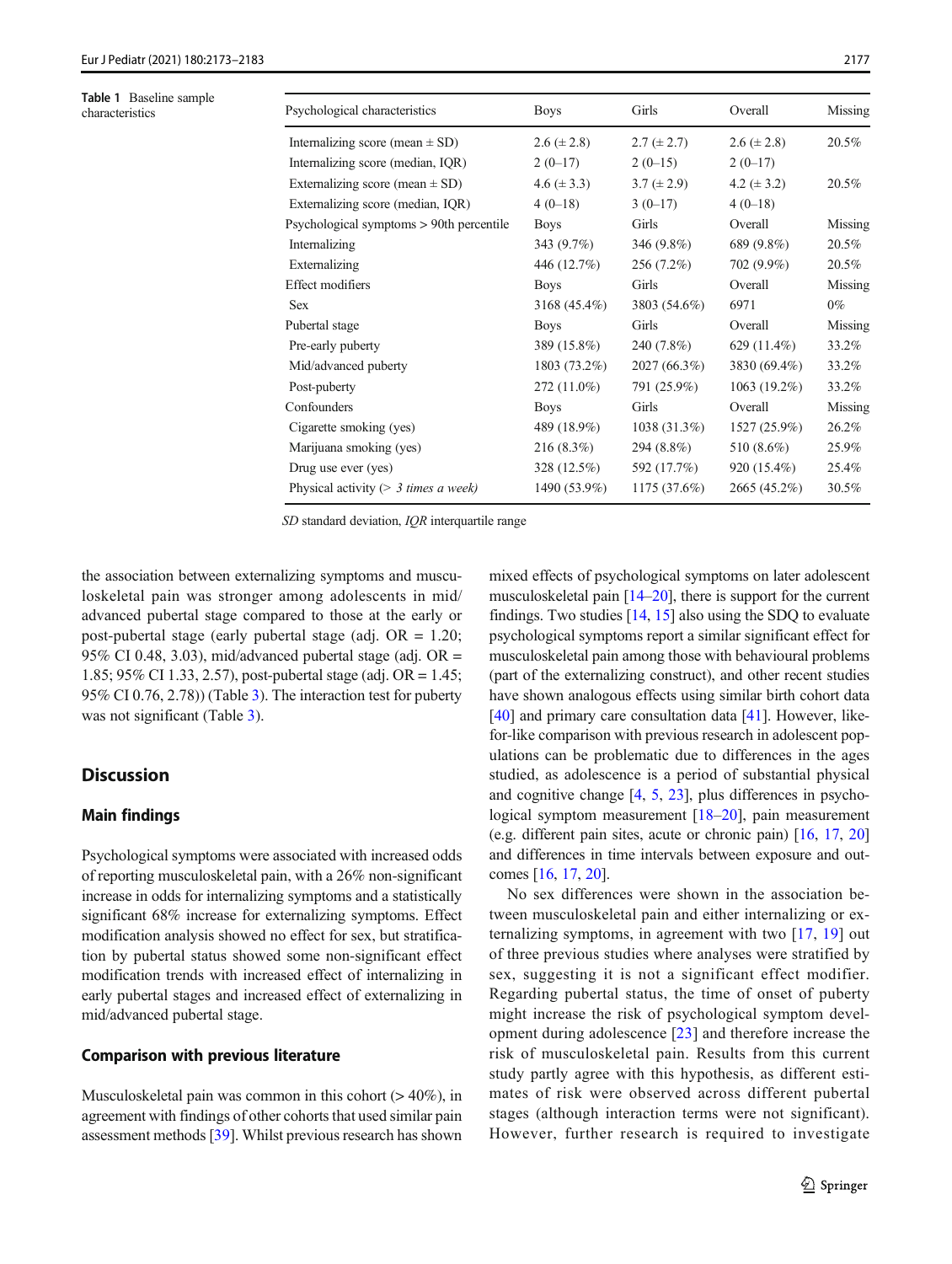<span id="page-6-0"></span>Table 2 Logistic regression of the association between internalizing at baseline and musculoskeletal pain at follow-up

| Unadjusted analysis                                            |            |            |
|----------------------------------------------------------------|------------|------------|
| Musculoskeletal pain at follow-up                              | Odds ratio | 95% CI     |
| Overall $(N = 3865)$                                           | 1.17       | 0.92, 1.50 |
| Adjusted analysis*                                             |            |            |
| Musculoskeletal pain at follow-up                              | Odds ratio | 95% CI     |
| Overall $(N = 3865)$                                           | 1.26       | 0.98, 1.62 |
| Analysis stratified by sex                                     |            |            |
| Unadjusted analysis                                            |            |            |
| Musculoskeletal pain at follow-up                              | Odds ratio | 95% CI     |
| Girls ( $N = 2245$ )                                           | 1.26       | 0.90, 1.75 |
| Boys ( $N = 1620$ )                                            | 1.09       | 0.76, 1.56 |
| Adjusted analysis*                                             |            |            |
| Musculoskeletal pain at follow-up                              | Odds ratio | 95% CI     |
| Girls ( $N = 2245$ )                                           | 1.34       | 0.96, 1.88 |
| Boys $(N = 1620)$                                              | 1.18       | 0.81, 1.71 |
| Interaction term*                                              |            |            |
| Musculoskeletal pain at follow-up                              | Odds ratio | 95% CI     |
| Girls # internalizing                                          | 1.16       | 0.71, 1.89 |
| Analysis stratified by pubertal stages                         |            |            |
| Unadjusted analysis                                            |            |            |
| Musculoskeletal pain at follow-up                              | Odds ratio | 95% CI     |
| Early pubertal stage $(N = 378)$ <sup>*</sup>                  | 2.13       | 0.97, 4.67 |
| Mid/advanced pubertal stage $(N=2663)$ <sup>**</sup>           | 1.09       | 0.82, 1.46 |
| Post-pubertal stage $(N = 725)$ <sup>***</sup>                 | 1.09       | 0.63, 1.86 |
| Adjusted analysis*                                             |            |            |
| Musculoskeletal pain at follow-up                              | Odds ratio | 95% CI     |
| Early pubertal stage $(N = 378)$ <sup>*</sup>                  | 2.27       | 0.99, 5.20 |
| Mid/advanced pubertal stage $(N=2663)$ <sup>**</sup>           | 1.17       | 0.87, 1.57 |
| Post-pubertal stage $(N = 725)$ <sup>***</sup>                 | 1.21       | 0.70, 2.10 |
| Interaction term*                                              |            |            |
| Musculoskeletal pain at follow-up                              | Odds ratio | 95% CI     |
| Mid/advanced puberty # internalizing                           | 0.50       | 0.22, 1.17 |
| Post-puberty # internalizing<br>Reference group: early puberty | 0.51       | 0.20, 1.30 |

● Sample size varies between 378 and 446 as a result of multiple imputation

•• Sample size varies between 2663 and 2729 as a result of multiple imputation

••• Sample size varies between 725 and 784 as a result of multiple imputation

\*Analysis adjusted for smoking, marijuana use, drug use and physical activity

mechanisms underlying different directions of effect for internalizing and externalizing symptoms.

### Strengths and limitations

A major strength of this study is the prospective cohort design in a large representative population sample of adolescents. This allowed interpretation of findings that can take account of the temporal sequence between exposure and outcome [[42\]](#page-10-0), enabled testing of interaction and facilitated adjustment for confounders. Another strength is the examination of potential effect modifiers, which firstly help to untangle the current mixed evidence within the literature and secondly identify adolescent groups at greater or lesser levels of risk. A further strength is the use of the SDQ, which is a valid and suitable measure for the parent report of the adolescents' behavioural and emotional disorders [\[25,](#page-10-0) [27](#page-10-0), [43,](#page-10-0) [44](#page-10-0)]. Some limitations are also present. The musculoskeletal pain measure did not include assessments of pain intensity or function, which may have given a clearer indication of impact [\[45\]](#page-10-0). Furthermore,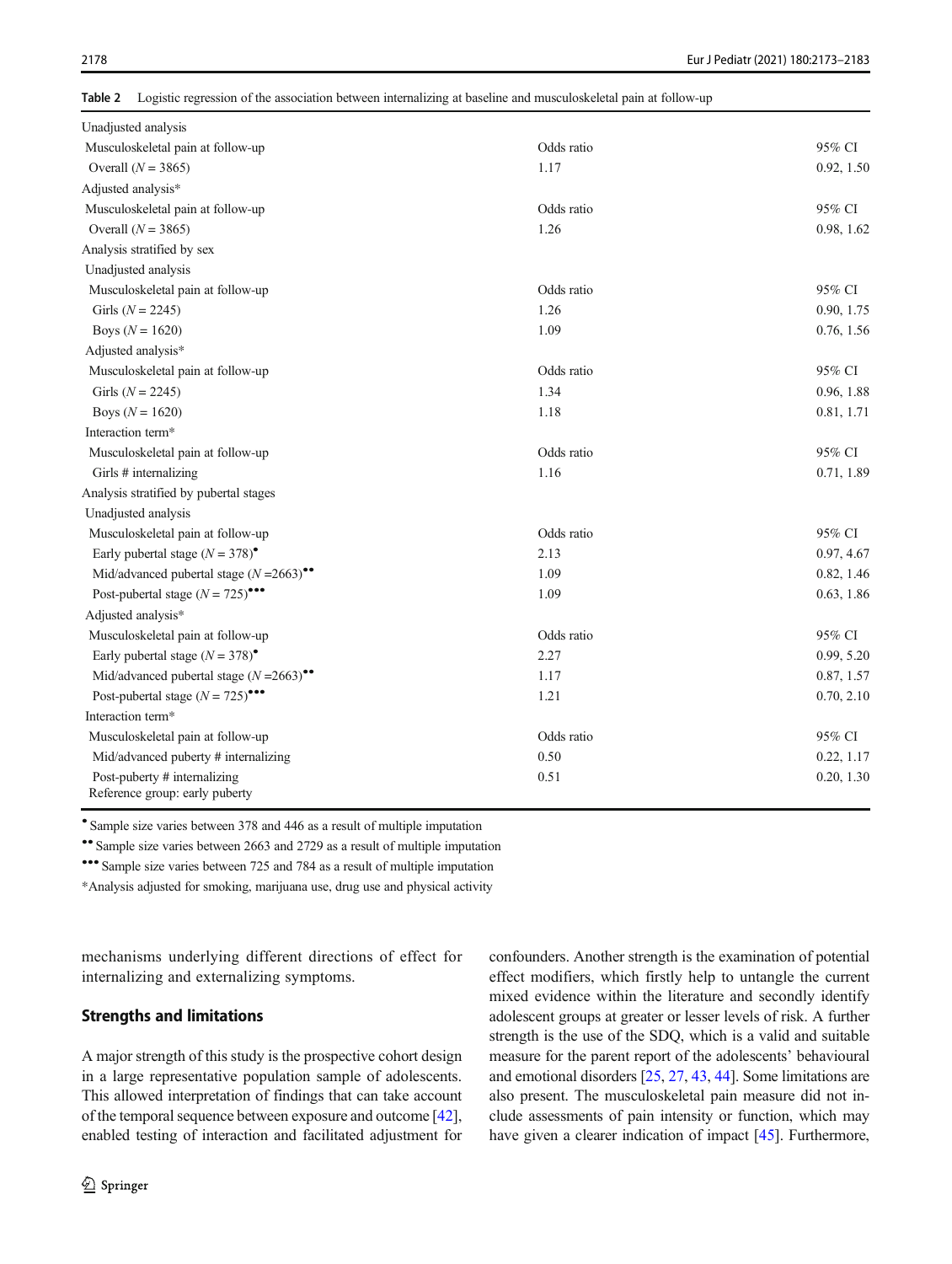<span id="page-7-0"></span>Table 3 Logistic regression of the association between externalizing at baseline and musculoskeletal pain at follow-up

| Unadjusted analysis                                            |            |            |
|----------------------------------------------------------------|------------|------------|
| Musculoskeletal pain at follow-up                              | Odds ratio | 95% CI     |
| Overall $(N = 3865)$                                           | 1.78       | 1.37, 2.32 |
| Adjusted analysis*                                             |            |            |
| Musculoskeletal pain at follow-up                              | Odds ratio | 95% CI     |
| Overall $(N = 3865)$                                           | 1.68       | 1.28, 2.20 |
| Analysis stratified by sex                                     |            |            |
| Unadjusted analysis                                            |            |            |
| Musculoskeletal pain at follow-up                              | Odds ratio | 95% CI     |
| Girls ( $N = 2245$ )                                           | 1.70       | 1.14, 2.51 |
| Boys ( $N = 1620$ )                                            | 1.96       | 1.35, 2.84 |
| Adjusted analysis*                                             |            |            |
| Musculoskeletal pain at follow-up                              | Odds ratio | 95% CI     |
| Girls ( $N = 2245$ )                                           | 1.61       | 1.09, 2.40 |
| Boys $(N = 1620)$                                              | 1.88       | 1.29, 2.75 |
| Interaction term*                                              |            |            |
| Musculoskeletal pain at follow-up                              | Odds ratio | 95% CI     |
| Girls # externalizing                                          | 0.85       | 0.49, 1.47 |
| Analysis stratified by pubertal stages                         |            |            |
| Unadjusted analysis                                            |            |            |
| Musculoskeletal pain at follow-up                              | Odds ratio | 95% CI     |
| Early pubertal stage $(N = 378)$ <sup>*</sup>                  | 1.33       | 0.55, 3.20 |
| Mid/advanced pubertal stage $(N=2663)$ <sup>**</sup>           | 1.93       | 1.39, 2.68 |
| Post-pubertal stage $(N = 725)$ <sup>***</sup>                 | 1.54       | 0.81, 2.94 |
| Adjusted analysis*                                             |            |            |
| Musculoskeletal pain at follow-up                              | Odds ratio | 95% CI     |
| Early pubertal stage $(N = 378)$ <sup>*</sup>                  | 1.20       | 0.48, 3.03 |
| Mid/advanced pubertal stage $(N=2663)$ <sup>**</sup>           | 1.85       | 1.33, 2.57 |
| Post-pubertal stage $(N = 725)$ <sup>***</sup>                 | 1.45       | 0.76, 2.78 |
| Interaction term*                                              |            |            |
| Musculoskeletal pain at follow-up                              | Odds ratio | 95% CI     |
| Mid/advanced puberty # externalizing                           | 1.50       | 0.58, 3.89 |
| Post-puberty # externalizing<br>Reference group: early puberty | 1.20       | 0.39, 3.68 |

● Sample size varies between 378 and 446 as a result of multiple imputation

•• Sample size varies between 2663 and 2729 as a result of multiple imputation

••• Sample size varies between 725 and 784 as a result of multiple imputation

\*Analysis adjusted for smoking, marijuana use, drug use and physical activity

the same measure for the assessment of musculoskeletal pain was not available at baseline, and this is a major limitation. However, sensitivity analysis with adjustment for an alternative measure of pain collected at baseline (only pain in the arms and/or legs was assessed) showed similar results (available in supplementary file), suggesting that previous pain presence is unlikely to explain the reported effects, notably that externalizing symptoms are associated with later musculoskeletal pain presence. There are limitations with regard to the assessment of puberty. The gold standard is a physical examination, and although parental report is acceptable, some misclassification may be present specifically regarding the accuracy in the pubertal assessment of boys compared to girls [\[46](#page-10-0)]. This was a prospective study with a 4-year follow-up, and it was not possible to assess whether the psychological status of adolescents changed between baseline and follow-up (with potential differences among boys and girls) [[23](#page-10-0)]. However, previous studies have used similar approaches with a 4-year follow-up [\[34](#page-10-0), [47\]](#page-10-0), and the gap between measurements is still relevant when taking a long-term or life-course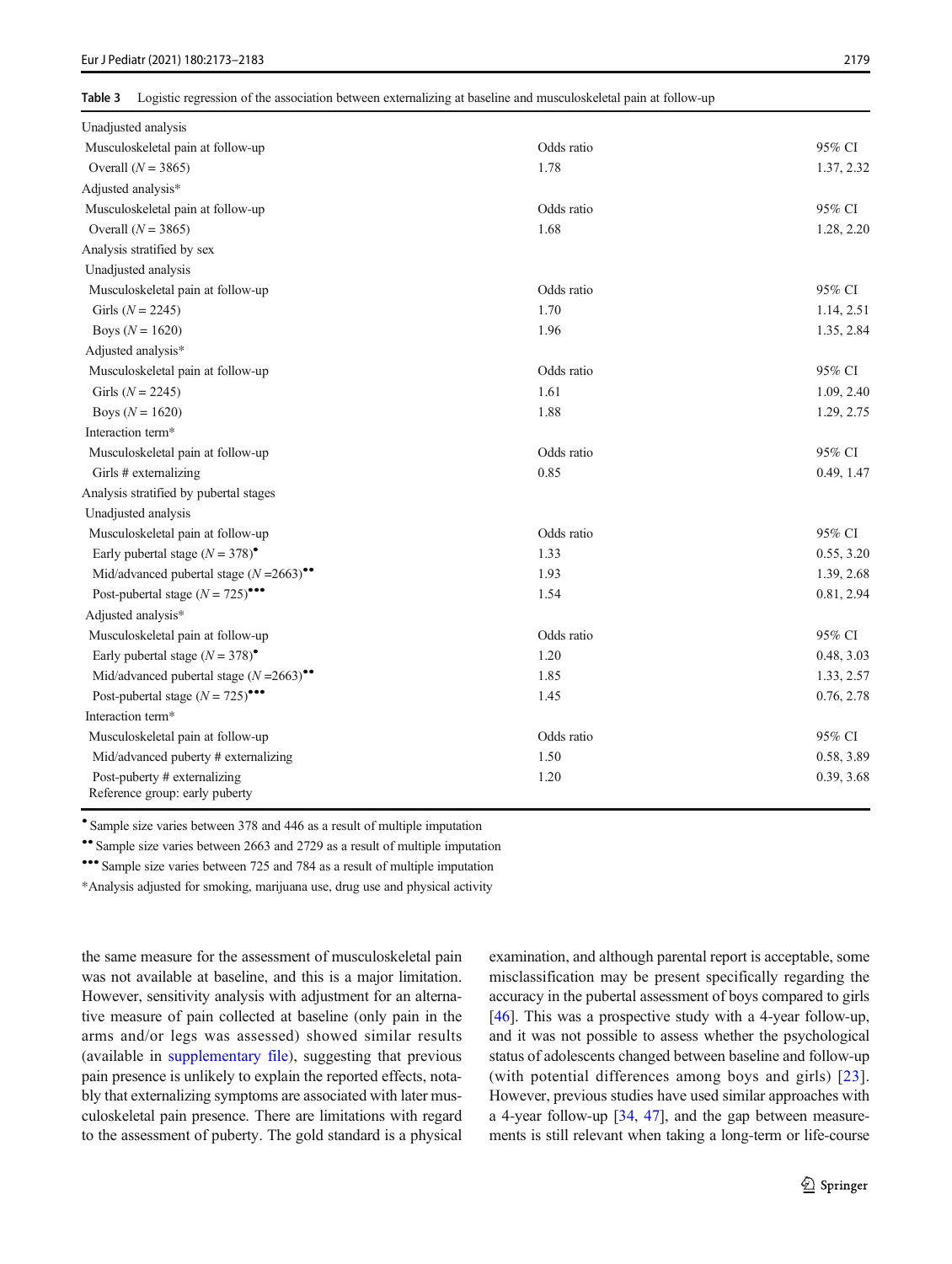approach to studying pain, which is recommended for musculoskeletal pain [[3](#page-9-0), [48](#page-10-0)]. In addition, it might be argued that the presence of chronic diseases and treatments (e.g. complex regional pain syndromes, chronic fatigue syndrome, JIA, diabetes, pharmacological treatments) may have influenced the results found, as they can be associated both with musculoskeletal pain and psychological symptoms [[49\]](#page-10-0). However, given the generally low prevalence of these conditions and treatments at a population level [\[50](#page-10-0)–[56\]](#page-11-0), this is unlikely to affect the results found. Other additional uncontrolled factors might have affected the results found, such as genetic factors, familiar problems (including socio-economic or health issues) [\[20,](#page-9-0) [57](#page-11-0)–[61\]](#page-11-0) and sleep problems, which are associated with musculoskeletal pain in children and adolescents [[39,](#page-10-0) [41\]](#page-10-0). In addition, whilst we controlled for physical activity at baseline, we cannot exclude that pain was the result of overuse injury or of intensive physical activity sessions in adolescents which might result in transient pain [\[62](#page-11-0)–[64](#page-11-0)]. Furthermore, although adjustment for baseline physical activity was applied within the analysis, we were unable to account for any potential changes in physical activity from baseline to follow-up, which has been documented within previous research [\[65\]](#page-11-0). Finally, more than 45% of adolescents were lost to follow-up, and those lost to follow-up were significantly more likely to be boys and smokers and had higher internalizing and externalizing symptoms compared to completers. This may have affected the estimates of association (i.e. towards an underestimation of effect), if those lost to follow-up were at increased odds for musculoskeletal pain compared to those who completed.

### Interpretation and implications

The findings of this study might be interpreted via the biopsychosocial model of pain. From a biological perspective, the stress originating from the presence of psychological symptoms might result in overstimulation of the HPA system and dysfunctional cortisol production [[8](#page-9-0), [66,](#page-11-0) [67](#page-11-0)], which has been shown to be associated with pain and increased perception of pain [\[8,](#page-9-0) [67](#page-11-0)]. Psychological symptoms also affect brain regions (amygdala, anterior insula) involved in the emotionalaffective processing and interpretation of pain, which can decrease the pain threshold [\[10,](#page-9-0) [11](#page-9-0), [68\]](#page-11-0). In addition, increased levels of pro-inflammatory cytokines (IL-6, IL-1β and TNF- $\alpha$ ), which contribute to neuro-immune interactions involved in the pain processing  $[11-13]$  $[11-13]$  $[11-13]$ , have been observed after psychological stress in laboratory studies [[69\]](#page-11-0) and 2 years after the assessment of internalizing and externalizing symptoms in a study using the ALSPAC cohort [\[70](#page-11-0)]. These mechanisms might operate alone or in combination and might be further enhanced by behavioural factors such as rumination and attention, early life adversities (e.g. experiences of physical, emotional and sexual abuse) [\[9](#page-9-0), [71](#page-11-0)] and social factors (low socio-economic status, parental health conditions), which might foster the development of externalizing symptoms that precede musculoskeletal pain [[20,](#page-9-0) [57,](#page-11-0) [59](#page-11-0), [72](#page-11-0)–[75\]](#page-11-0). At a psychological level, mood symptoms and stress can lead to maladaptive thought processing (catastrophizing and fear avoidance) leading to greater sensitivity to the perception of pain [[76,](#page-11-0) [77\]](#page-11-0). Adolescents with externalizing symptoms might also be more physically active and engage in high-risk behaviours (e.g. alcohol consumption, physical conflict with peers) [\[36](#page-10-0)], which may increase exposure to activities associated with injury and resulting pain. This study has given greater understanding of the relationship between psychological symptoms and pain development in adolescence and highlighted potential modification effects of puberty. More longitudinal research that can track adolescents over time at multiple time points is now required to understand the causal pathways in order to develop appropriate and timely interventions to reduce the risk of musculoskeletal pain and its recurrence/persistence in adolescents.

# Conclusions

This study found that adolescents with externalizing symptoms are at increased risk of musculoskeletal pain 4 years later. Future research is required to understand the mechanisms that underpin this association, to lay the basis for potential intervention development in this population.

Abbreviations ALSPAC, Avon Longitudinal Study of Parents and Children; SDQ, Strengths and Difficulties Questionnaire; OR, Odds ratio; 95% CI, 95% confidence intervals

Supplementary Information The online version contains supplementary material available at [https://doi.org/10.1007/s00431-021-04002-5.](https://doi.org/10.1007/s00431-021-04002-5)

Acknowledgements We are extremely grateful to all the families who took part in this study, the midwives for their help in recruiting them and the whole ALSPAC team, which includes interviewers, computer and laboratory technicians, clerical workers, research scientists, volunteers, managers, receptionists and nurses.

Availability of data and materials The dataset analysed for this manuscript is available from the ALSPAC executive committee upon data request.

Authors' Contributions AA, PC and KMD contributed to the design of the analyses. Data analyses were performed by AA. The first version of the manuscript was drafted by AA, PC and KMD. All authors provided substantial intellectual contributions and approved the final version of the manuscript.

Funding The authors disclosed receipt of the following financial support for the research, authorship and/or publication of this article: the UK Medical Research Council and Wellcome (Grant ref: 102215/2/13/2) and the University of Bristol provide core support for ALSPAC. This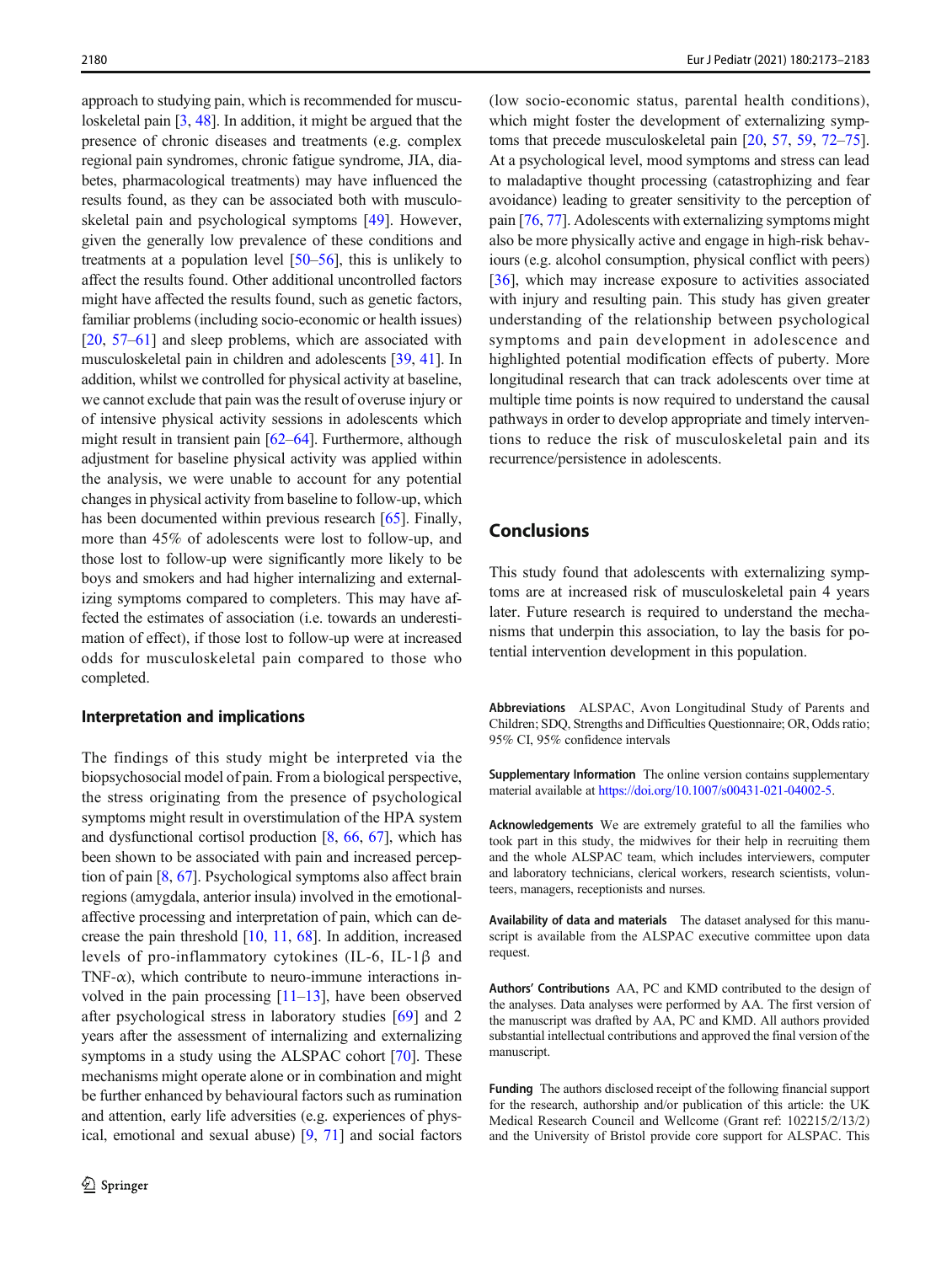<span id="page-9-0"></span>publication is the work of the authors and Alessandro Andreucci, Paul Campbell and Kate Dunn will serve as guarantors for the contents of this paper. A comprehensive list of grants funding is available on the ALSPAC website [\(http://www.bristol.ac.uk/alspac/external/documents/](http://www.bristol.ac.uk/alspac/external/documents/grant-acknowledgements.pdf) [grant-acknowledgements.pdf](http://www.bristol.ac.uk/alspac/external/documents/grant-acknowledgements.pdf)). This research was specifically funded by Wellcome Trust (Grant ref: 084632/Z/08/Z). Alessandro Andreucci was funded by the Keele ACORN studentship. The funding sources had no role in the study design, in the analysis and interpretation of data, in the writing of the report and in the decision to submit the article for publication.

### **Declarations**

Ethics approval and consent to participate Ethical approval for the study was obtained from the ALSPAC Ethics and Law Committee and the Local Research Ethics Committees. Written informed consent for the use of data collected via questionnaires and clinics was obtained from participants following the recommendations of the ALSPAC Ethics and Law Committee at the time.

Consent for publication Written informed consent for the use of data collected via questionnaires and clinics was obtained from participants following the recommendations of the ALSPAC Ethics and Law Committee at the time.

Competing interests The authors have no conflict of interest to declare that are relevant to the content of this article. Codes used for carrying out the analysis as well as other materials related to the project can be provided upon request to the authors.

Open Access This article is licensed under a Creative Commons Attribution 4.0 International License, which permits use, sharing, adaptation, distribution and reproduction in any medium or format, as long as you give appropriate credit to the original author(s) and the source, provide a link to the Creative Commons licence, and indicate if changes were made. The images or other third party material in this article are included in the article's Creative Commons licence, unless indicated otherwise in a credit line to the material. If material is not included in the article's Creative Commons licence and your intended use is not permitted by statutory regulation or exceeds the permitted use, you will need to obtain permission directly from the copyright holder. To view a copy of this licence, visit <http://creativecommons.org/licenses/by/4.0/>.

# References

- 1. King S, Chambers CT, Huguet A et al (2011) The epidemiology of chronic pain in children and adolescents revisited: a systematic review. Pain 152:2729–2738. [https://doi.org/10.1016/j.pain.2011.](https://doi.org/10.1016/j.pain.2011.07.016) [07.016](https://doi.org/10.1016/j.pain.2011.07.016)
- 2. Mokdad AH, Forouzanfar MH, Daoud F et al (2016) Global burden of diseases, injuries, and risk factors for young people's health during 1990–2013: a systematic analysis for the Global Burden of Disease Study 2013. Lancet 6736:1–19. [https://doi.org/10.1016/](https://doi.org/10.1016/S0140-6736(16)00648-6) [S0140-6736\(16\)00648-6](https://doi.org/10.1016/S0140-6736(16)00648-6)
- 3. Dunn KM, Hestbaek L, Cassidy JD (2013) Low back pain across the life course. Best Pract Res Rheumatol 27:591–600. [https://doi.](https://doi.org/10.1016/j.berh.2013.09.007) [org/10.1016/j.berh.2013.09.007](https://doi.org/10.1016/j.berh.2013.09.007)
- 4. Merikangas KR, Nakamura EF, Kessler RC (2009) Epidemiology of mental disorders in children and adolescents. Dialogues Clin Neurosci 11:7–20
- Costello EJ, Copeland W, Angold A (2011) Trends in psychopathology across the adolescent years: what changes when children

become adolescents, and when adolescents become adults? J Child Psychol Psychiatry 52:1015–1025. [https://doi.org/10.1111/j.1469-](https://doi.org/10.1111/j.1469-7610.2011.02446.x) [7610.2011.02446.x](https://doi.org/10.1111/j.1469-7610.2011.02446.x)

- 6. Generaal E, Vogelzangs N, Macfarlane GJ, Geenen R, Smit JH, Penninx BWJH, Dekker J (2014) Reduced hypothalamicpituitary-adrenal axis activity in chronic multi-site musculoskeletal pain: partly masked by depressive and anxiety disorders. BMC Musculoskelet Disord 15:227. [https://doi.org/10.1186/1471-2474-](https://doi.org/10.1186/1471-2474-15-227) [15-227](https://doi.org/10.1186/1471-2474-15-227)
- 7. Gupta A, Silman AJ (2004) Psychological stress and fibromyalgia: a review of the evidence suggesting a neuroendocrine link. Arthritis Res Ther 6:98–106. <https://doi.org/10.1186/ar1176>
- 8. McBeth J, Silman AJ, Gupta A, Chiu YH, Ray D, Morriss R, Dickens C, King Y, Macfarlane GJ (2007) Moderation of psychosocial risk factors through dysfunction of the hypothalamicpituitary-adrenal stress axis in the onset of chronic widespread musculoskeletal pain: findings of a population-based prospective cohort study. Arthritis Rheum 56:360–371. [https://doi.org/10.1002/art.](https://doi.org/10.1002/art.22336) [22336](https://doi.org/10.1002/art.22336)
- 9. Hannibal KE, Bishop MD (2014) Chronic stress, cortisol dysfunction, and pain: a psychoneuroendocrine rationale for stress management in pain rehabilitation. Phys Ther 94:1816–1825. [https://doi.](https://doi.org/10.2522/ptj.20130597) [org/10.2522/ptj.20130597](https://doi.org/10.2522/ptj.20130597)
- 10. Boakye PA, Olechowski C, Rashiq S, Verrier MJ, Kerr B, Witmans M, Baker G, Joyce A, Dick BD (2016) A critical review of neurobiological factors involved in the interactions between chronic pain, depression, and sleep disruption. Clin J Pain 32:327–336. [https://](https://doi.org/10.1097/AJP.0000000000000260) [doi.org/10.1097/AJP.0000000000000260](https://doi.org/10.1097/AJP.0000000000000260)
- 11. Sluka KA, Clauw DJ (2016) Neurobiology of fibromyalgia and chronic widespread pain. Neuroscience 338:114–129. [https://doi.](https://doi.org/10.1016/j.neuroscience.2016.06.006) [org/10.1016/j.neuroscience.2016.06.006](https://doi.org/10.1016/j.neuroscience.2016.06.006)
- 12. Cook AD, Christensen AD, Tewari D, McMahon SB, Hamilton JA (2018) Immune cytokines and their receptors in inflammatory pain. Trends Immunol 39:240–255. [https://doi.org/10.1016/j.it.2017.12.](https://doi.org/10.1016/j.it.2017.12.003) [003](https://doi.org/10.1016/j.it.2017.12.003)
- 13. Zhou YQ, Liu Z, Liu ZH, Chen SP, Li M, Shahveranov A, Ye DW, Tian YK (2016) Interleukin-6: an emerging regulator of pathological pain. J Neuroinflammation 13:1–9. [https://doi.org/10.1186/](https://doi.org/10.1186/s12974-016-0607-6) [s12974-016-0607-6](https://doi.org/10.1186/s12974-016-0607-6)
- 14. Jones GT, Watson KD, Silman AJ, Symmons DPM, Macfarlane GJ (2003) Predictors of low back pain in British schoolchildren: a population-based prospective cohort study. Pediatrics 111:822–828
- 15. Jones GT, Silman AJ, Macfarlane GJ (2003) Predicting the onset of widespread body pain among children. Arthritis Rheum 48:2615– 2621
- 16. Larsson B, Sund AM (2007) Emotional/behavioural, social correlates and one-year predictors of frequent pains among early adolescents: influences of pain characteristics. Eur J Pain 11:57–65
- 17. Paananen MV, Taimela SP, Auvinen JP, Tammelin TH, Kantomaa MT, Ebeling HE, Taanila AM, Zitting PJ, Karppinen JI (2010) Risk factors for persistence of multiple musculoskeletal pains in adolescence: a 2-year follow-up study. Eur J Pain 14:1026–1032
- 18. Gill DK, Davis MC, Smith AJ, Straker LM (2014) Bidirectional relationships between cigarette use and spinal pain in adolescents accounting for psychosocial functioning. Br J Health Psychol 19: 113–131
- 19. Jussila L, Paananen M, Nayha S et al (2014) Psychosocial and lifestyle correlates of musculoskeletal pain patterns in adolescence: a 2-year follow-up study. Eur J Pain 18:139–146
- 20. Kroner-Herwig B, Gassmann J, van Gessel H, Vath N (2011) Multiple pains in children and adolescents: a risk factor analysis in a longitudinal study. J Pediatr Psychol 36:420–432. [https://doi.](https://doi.org/10.1093/jpepsy/jsq099) [org/10.1093/jpepsy/jsq099](https://doi.org/10.1093/jpepsy/jsq099)
- 21. Skounti M, Philalithis A, Galanakis E (2007) Variations in prevalence of attention deficit hyperactivity disorder worldwide. Eur J Pediatr 166:117–123. <https://doi.org/10.1007/s00431-006-0299-5>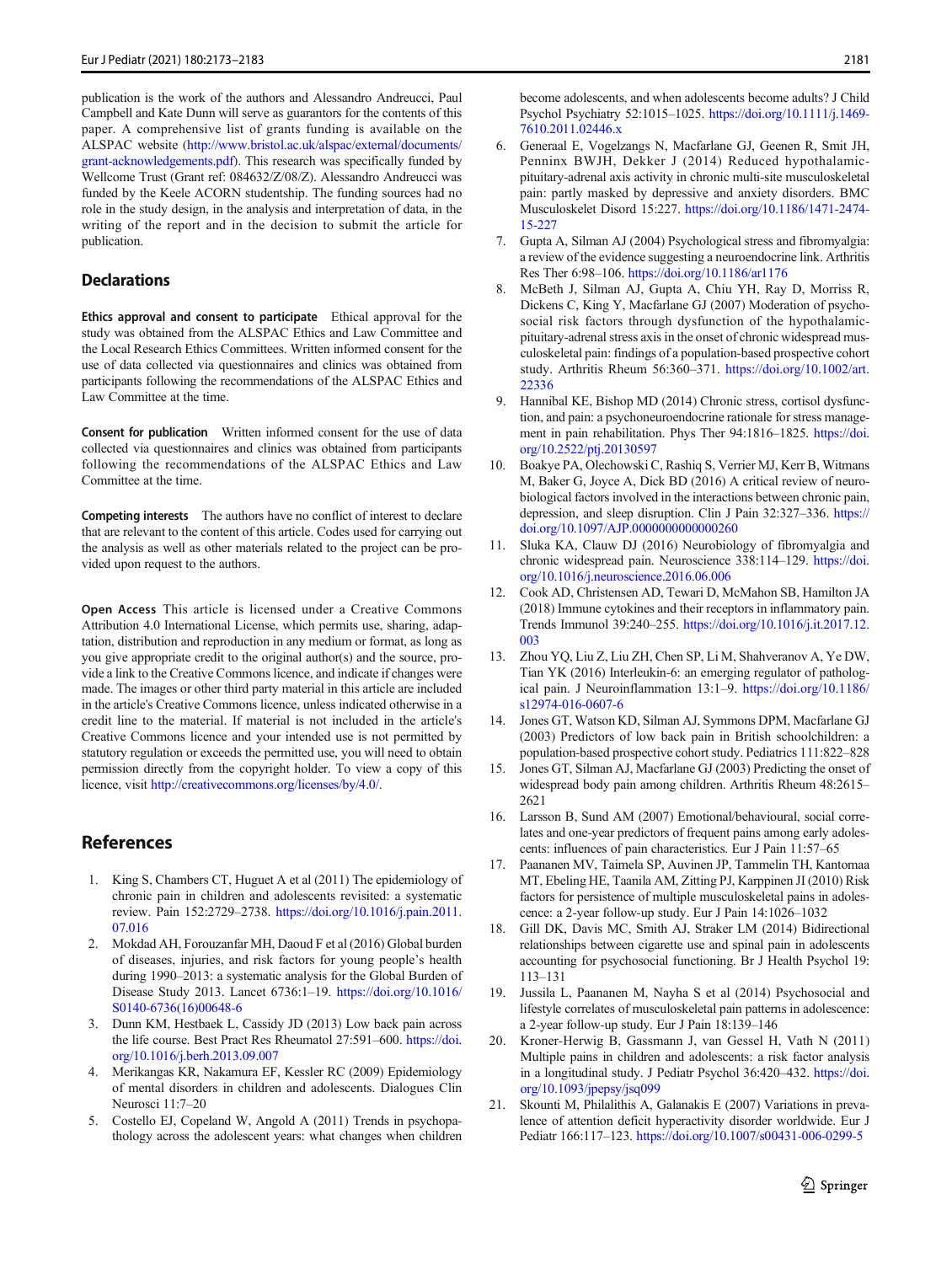- <span id="page-10-0"></span>22. Lardon A, Leboeuf-Yde C, Le Scanff C, Wedderkopp N (2014) Is puberty a risk factor for back pain in the young? a systematic critical literature review. Chiropr Man Ther 22:27. [https://doi.org/10.1186/](https://doi.org/10.1186/s12998-014-0027-6) [s12998-014-0027-6](https://doi.org/10.1186/s12998-014-0027-6)
- 23. Mendle J (2014) Why puberty matters for psychopathology. Child Dev Perspect 8:218–222. <https://doi.org/10.1111/cdep.12092>
- 24. Boyd A, Golding J, Macleod J, Lawlor DA, Fraser A, Henderson J, Molloy L, Ness A, Ring S, Davey Smith G (2013) Cohort profile: the 'children of the 90s'-the index offspring of the Avon Longitudinal Study of Parents and Children. Int J Epidemiol 42: 111–127. <https://doi.org/10.1093/ije/dys064>
- 25. Goodman R (1997) The strengths and difficulties questionnaire: a research note. J Child Psychol Psychiatry 38:581–586
- 26. Goodman A, Lamping DL, Ploubidis GB (2010) When to use broader internalising and externalising subscales instead of the hypothesised five subscales on the Strengths and Difficulties Questionnaire (SDQ): data from British parents, teachers and children. J Abnorm Child Psychol 38:1179–1191. [https://doi.org/10.](https://doi.org/10.1007/s10802-010-9434-x) [1007/s10802-010-9434-x](https://doi.org/10.1007/s10802-010-9434-x)
- 27. Maurice-Stam H, Haverman L, Splinter A, van Oers HA, Schepers SA, Grootenhuis MA (2018) Dutch norms for the Strengths and Difficulties Questionnaire (SDQ) - parent form for children aged 2- 18 years. Health Qual Life Outcomes 16:1–11. [https://doi.org/10.](https://doi.org/10.1186/s12955-018-0948-1) [1186/s12955-018-0948-1](https://doi.org/10.1186/s12955-018-0948-1)
- 28. Goodman R (2001) Psychometric properties of the strengths and difficulties questionnaire. J Am Acad Child Adolesc Psychiatry 40: 1337–1345. <https://doi.org/10.1097/00004583-200111000-00015>
- 29. Achenbach TM, Becker A, Döpfner M, Heiervang E, Roessner V, Steinhausen HC, Rothenberger A (2008) Multicultural assessment of child and adolescent psychopathology with ASEBA and SDQ instruments: research findings, applications, and future directions. J Child Psychol Psychiatry Allied Discip 49:251–275. [https://doi.](https://doi.org/10.1111/j.1469-7610.2007.01867.x) [org/10.1111/j.1469-7610.2007.01867.x](https://doi.org/10.1111/j.1469-7610.2007.01867.x)
- 30. Goodman R, Scott S (1999) Comparing the strengths and difficulties questionnaire and the child behavior checklist: is small beautiful? J Abnorm Child Psychol 27:17–24. [https://doi.org/10.1023/A:](https://doi.org/10.1023/A:1022658222914) [1022658222914](https://doi.org/10.1023/A:1022658222914)
- 31. Margolis RB, Chibnall JT, Tait RC (1988) Test-retest reliability of the pain drawing instrument. Pain 33:49–51
- 32. Lacey RJ, Lewis M, Jordan K, Jinks C, Sim J (2005) Interrater reliability of scoring of pain drawings in a self-report health survey. Spine (Phila Pa 1976) 30:E455–E458
- 33. von Baeyer CL, Lin V, Seidman LC et al (2011) Pain charts (body maps or manikins) in assessment of the location of pediatric pain. Pain Manag 1:61–68. <https://doi.org/10.2217/pmt.10.2>
- 34. Tobias JH, Deere K, Palmer S, Clark EM, Clinch J (2013) Joint hypermobility is a risk factor for musculoskeletal pain during adolescence: findings of a prospective cohort study. Arthritis Rheum 65:1107–1115
- 35. Wedderkopp N, Kjaer P, Hestbaek L, Korsholm L, Leboeuf-Yde C (2009) High-level physical activity in childhood seems to protect against low back pain in early adolescence. Spine J 9:134–141
- 36. Ranney ML, Bromberg J, Hozey A, Casper TC, Mello MJ, Spirito A, Chun TH, Linakis JG, Pediatric Emergency Care Applied Research Network (2018) Problem behaviors and psychological distress among teens seen in a national sample of emergency departments. Acad Pediatr 18:650–654. [https://doi.org/10.1016/j.](https://doi.org/10.1016/j.acap.2018.02.016) [acap.2018.02.016](https://doi.org/10.1016/j.acap.2018.02.016)
- 37. White IR, Royston P, Wood AM (2010) Tutorial in biostatistics multiple imputation using chained equations: issues and guidance for practice. Stat Med 30:377–399. [https://doi.org/10.1002/sim.](https://doi.org/10.1002/sim.4067) [4067](https://doi.org/10.1002/sim.4067)
- 38. Pedersen AB, Mikkelsen EM, Cronin-Fenton D, Kristensen N, Pham TM, Pedersen L, Petersen I (2017) Missing data and multiple imputation in clinical epidemiological research. Clin Epidemiol 15: 157–166. <https://doi.org/10.2147/CLEP.S129785>
- 39. Andreucci A, Campbell P, Mundy LK, Sawyer SM, Kosola S, Patton GC, Dunn KM (2020) Sleep problems increase the risk of musculoskeletal pain in boys but not girls: a prospective cohort study. Eur J Pediatr 179:1711–1719. [https://doi.org/10.1007/](https://doi.org/10.1007/s00431-020-03667-8) [s00431-020-03667-8](https://doi.org/10.1007/s00431-020-03667-8)
- 40. Heikkala E, Paananen M, Taimela S, Auvinen J, Karppinen J (2019) Associations of co-occurring psychosocial and lifestyle factors with multisite musculoskeletal pain during late adolescence a birth cohort study. Eur J Pain 23:1486–1496. [https://doi.org/10.](https://doi.org/10.1002/ejp.1414) [1002/ejp.1414](https://doi.org/10.1002/ejp.1414)
- 41. Andreucci A, Campbell P, Richardson E, Chen Y, Dunn KM (2019) Sleep problems and psychological symptoms as predictors of musculoskeletal conditions in children and adolescents. Eur J Pain 24:1–10. <https://doi.org/10.1002/ejp.1491>
- 42. Delgado-Rodriguez M, Llorca J (2004) Bias. J Epidemiol Community Health 58:635–641. [https://doi.org/10.1136/jech.](https://doi.org/10.1136/jech.2003.008466) [2003.008466](https://doi.org/10.1136/jech.2003.008466)
- 43. Mundy LK, Canterford L, Olds T, Allen NB, Patton GC (2017) The association between electronic media and emotional and behavioral problems in late childhood. Acad Pediatr 17:620–624. [https://doi.](https://doi.org/10.1016/j.acap.2016.12.014) [org/10.1016/j.acap.2016.12.014](https://doi.org/10.1016/j.acap.2016.12.014)
- Biel MG, Kahn NF, Srivastava A, Mete M, Banh MK, Wissow LS, Anthony BJ (2015) Parent reports of mental health concerns and functional impairment on routine screening with the strengths and difficulties questionnaire. Acad Pediatr 15:412–420. [https://doi.org/](https://doi.org/10.1016/j.acap.2015.01.007) [10.1016/j.acap.2015.01.007](https://doi.org/10.1016/j.acap.2015.01.007)
- 45. Michaleff ZA, Kamper SJ, Stinson JN, Hestbaek L, Williams CM, Campbell P, Dunn KM (2017) Measuring musculoskeletal pain in infants, children, and adolescents. J Orthop Sport Phys Ther 47: 712–730. <https://doi.org/10.2519/jospt.2017.7469>
- 46. Coleman L, Coleman J (2002) The measurement of puberty: a review. J Adolesc 25:535–550. [https://doi.org/10.1006/jado.2002.](https://doi.org/10.1006/jado.2002.0494) [0494](https://doi.org/10.1006/jado.2002.0494)
- 47. Fisher E, Caes L, Clinch J, Tobias JH, Eccleston C (2016) Anxiety at 13 and its effect on pain, pain-related anxiety, and pain-related disability at 17: an ALSPAC cohort longitudinal analysis. Psychol Health Med 21:1–9. [https://doi.org/10.1080/13548506.2015.](https://doi.org/10.1080/13548506.2015.1051062) [1051062](https://doi.org/10.1080/13548506.2015.1051062)
- 48. Dunn KM (2010) Extending conceptual frameworks: life course epidemiology for the study of back pain. BMC Musculoskelet Disord 11:23. <https://doi.org/10.1186/1471-2474-11-23>
- 49. Weissmann R, Uziel Y (2016) Pediatric complex regional pain syndrome: a review. Pediatr Rheumatol 14:1–10. [https://doi.org/](https://doi.org/10.1186/s12969-016-0090-8) [10.1186/s12969-016-0090-8](https://doi.org/10.1186/s12969-016-0090-8)
- 50. Abu-Arafeh H, Abu-Arafeh I (2016) Complex regional pain syndrome in children: incidence and clinical characteristics. Arch Dis Child 101:719–723. [https://doi.org/10.1136/archdischild-2015-](https://doi.org/10.1136/archdischild-2015-310233) [310233](https://doi.org/10.1136/archdischild-2015-310233)
- 51. Norris T, Deere K, Tobias JH, Crawley E (2017) Chronic fatigue syndrome and chronic widespread pain in adolescence: population birth cohort study. J Pain 18:285–294. [https://doi.org/10.1016/j.](https://doi.org/10.1016/j.jpain.2016.10.016) [jpain.2016.10.016](https://doi.org/10.1016/j.jpain.2016.10.016)
- 52. Olfson M, Marcus SC, Weissman MM, Jensen PS (2002) National trends in the use of psychotropic medications by children. J Am Acad Child Adolesc Psychiatry 41:514–521. [https://doi.org/10.](https://doi.org/10.1097/00004583-200205000-00008) [1097/00004583-200205000-00008](https://doi.org/10.1097/00004583-200205000-00008)
- 53. Fegert JM, Kölch M, Zito JM, Glaeske G, Janhsen K (2006) Antidepressant use in children and adolescents in Germany. J Child Adolesc Psychopharmacol 16:197–206. [https://doi.org/10.](https://doi.org/10.1089/cap.2006.16.197) [1089/cap.2006.16.197](https://doi.org/10.1089/cap.2006.16.197)
- 54. Pettitt DJ, Talton J, Dabelea D, Divers J, Imperatore G, Lawrence JM, Liese AD, Linder B, Mayer-Davis EJ, Pihoker C, Saydah SH, Standiford DA, Hamman RF, for the SEARCH for Diabetes in Youth Study Group (2014) Prevalence of diabetes in U.S. Youth in 2009: the SEARCH for diabetes in youth study. Diabetes Care 37:402–408. <https://doi.org/10.2337/dc13-1838>